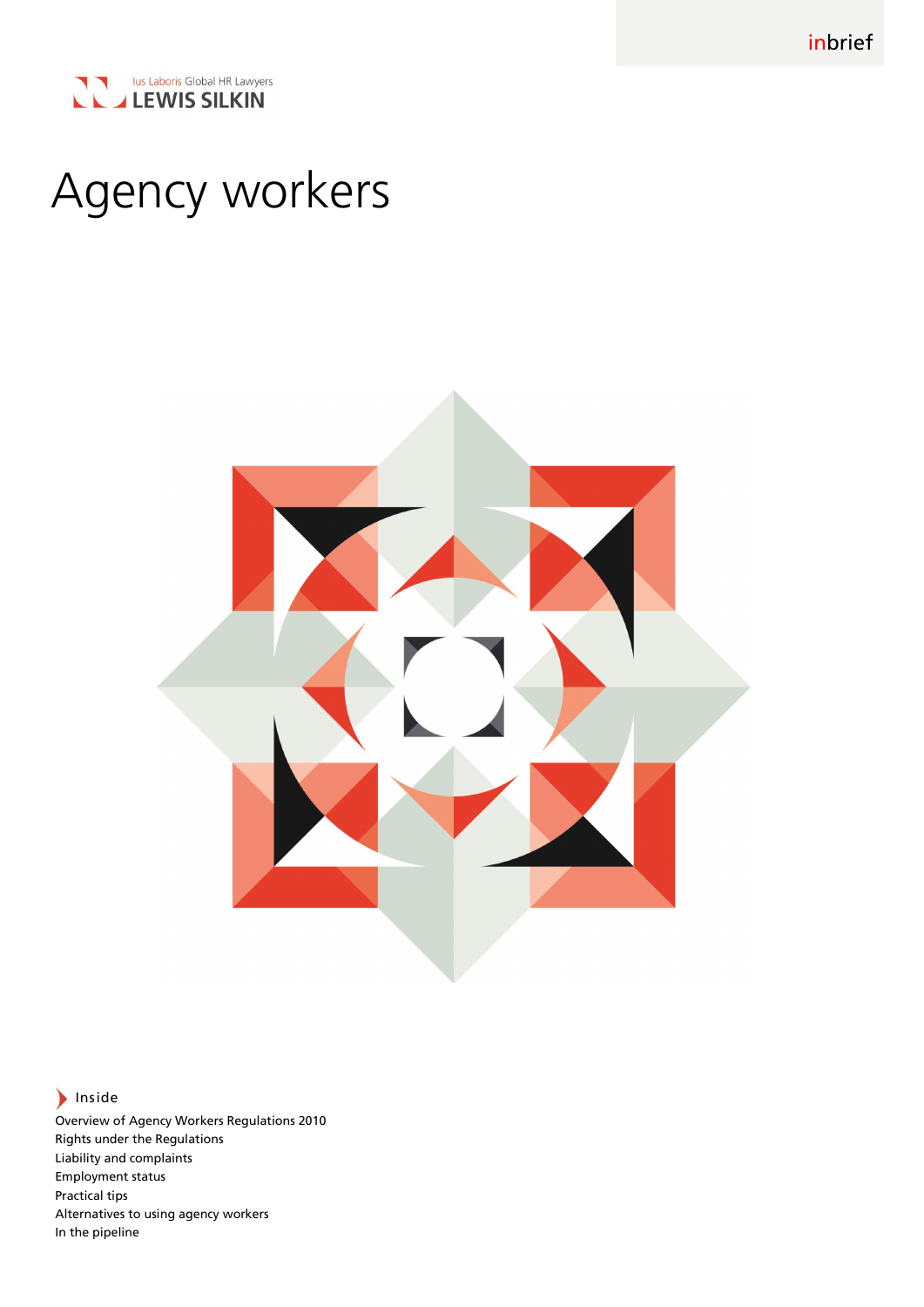# inbrief



# **Introduction**

The Agency Workers Regulations 2010 ("the Regulations") have had a significant impact on the temporary working industry in the UK .

This Inbrief summarises the Regulations and highlights the specific rights enjoyed by agency workers.

# Overview of the Regulations

The term "agency worker" is frequently used loosely in the workplace to refer to a variety of contingent workers. However, in the context of the Regulations, an agency worker is a worker who is supplied by a temporary work agency to work temporarily for and under the supervision of a hirer. The best known example of an agency worker is a 'temp'.

The Regulations do not affect permanent employees, fixed term employees, casual workers, genuinely self-employed independent contractors/ consultants, workers supplied and supervised by a managed service provider, or employees placed into permanent employment via a recruitment agency.

The type of relationship covered by the Regulations is a classic agency worker relationship where the agency worker has a contract with and is paid by the agency, not the hirer.

Agency relationships are often complex and, in addition to the agency worker, agency and hirer, may involve additional intermediaries such as umbrella companies and master / neutral vendors. The Regulations include provisions which seek to protect agency workers supplied through such arrangements. In this type of situation each party should take care to ensure that it identifies its own specific obligations under the Regulations.

The Regulations give agency workers two types of rights: rights that apply from day 1 of an assignment (Day 1 rights), and rights that only apply after a 12 week qualifying period (12 week rights).

## Day 1 rights

From the start of an assignment, the agency worker has the right to:

- > Be told of relevant vacancies in the hirer's organisation. This may be by general announcement in a suitable place (for example a public noticeboard, the intranet, a newsletter, by round-robin email)
- > Be treated no less favourably than a comparable worker in relation to 'collective facilities and amenities'. This includes canteens, workplace creche, gym, transport (local pick ups and drop offs or transport between sites but not company car allowances or season ticket loans), car parking, prayer room, staff common room, shower facilities, mother and baby room. The agency worker cannot bypass any waiting list or membership fee – they just have the right to join the list or pay the fee.

Access need not be provided if a comparable worker would not have access, or if less favourable treatment can be objectively justified.

#### 12 week rights

After completion of a 12 week qualifying period, the Regulations give agency workers the right to the same basic working and employment conditions as if they had been recruited directly by the hirer to do the same job.

This covers terms and conditions relating to:

- > pay
- > the duration of working time
- night work
- rest periods and rest breaks
- > annual leave

In addition, pregnant agency workers who have completed the 12 week qualifying period are entitled to paid time off for antenatal appointments.

It is the agency, not the hirer, which is responsible for providing these terms and conditions to the agency worker. For example, it is the agency which is responsible for paying the agency worker. However, the hirer is required to provide certain information to the agency to enable it to provide the terms and conditions.

The test to establish equal treatment is: on what terms would the agency worker have been employed, had the hirer employed the individual directly?

In other words, the agency needs to determine (based on information provided by the hirer) what that particular worker would have been paid if the hirer had recruited him directly, taking into account his qualifications, skills, experience or expertise.

The test uses a hypothetical comparator. However, if the agency or hirer is able to show that the treatment of the agency worker is consistent with that of an actual comparator employee (doing the same or broadly similar work), it will be deemed to have complied with the Regulations.

## **What does 'pay' mean?**

The most significant entitlement that needs to be matched is 'pay'. The Regulations interpret that term widely as meaning all sums payable to a worker of the hirer in connection with the employment (subject to some specific exceptions). For example the following types of 'pay' need to be matched: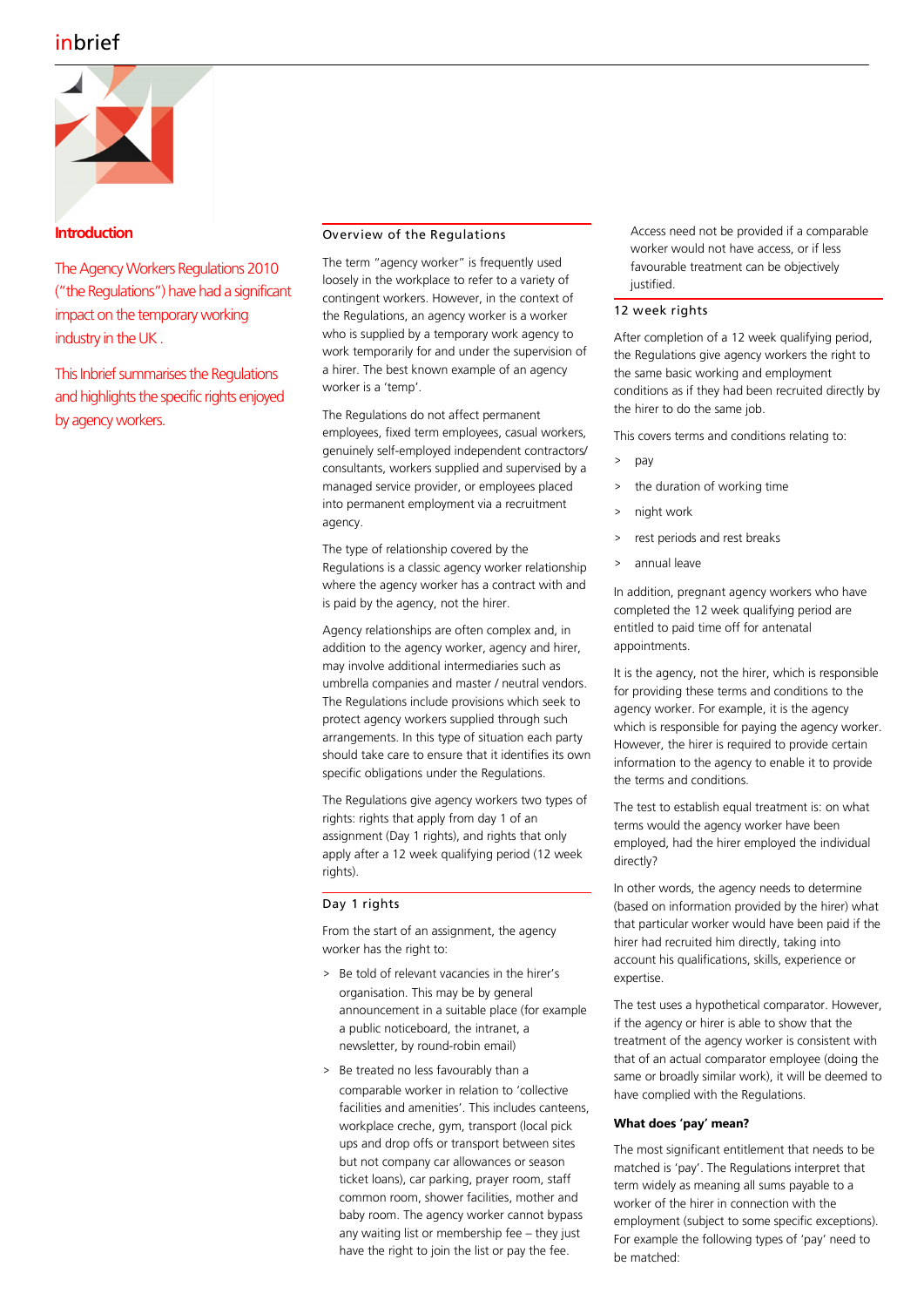

- Salary / wages / pay
- Commission
- Holiday pay
- **Overtime**
- Shift allowances
- > Vouchers & stamps (if they meet certain conditions)
- Gym membership (depending how it is provided)

Benefits that are not 'sums payable' or close in concept to pay are not 'pay' and need not be matched. For example:

- > Benefits in kind
- > Company car
- % discounts
- > Insured benefits
- Pension payments
- Redundancy pay
- Share or option schemes

Sick pay, maternity / paternity pay, and notice pay also need not be matched.

#### **Incentives and bonuses**

Given the infinite number of incentive and bonus arrangements, this is one of the more complex areas of the Regulations. Broadly:

- > Incentives directly attributable to the amount or quality of work done by the agency worker (e.g. piece-work bonuses) must be matched.
- > Incentives that are not directly attributable to the quantity or quality of work done by the agency worker or which consist of a distribution of a share of profits, options or shares (e.g. team or company performance, Christmas bonus) need not be matched. But note that in schemes that reward 'mixed' performance (company, team, individual) the individual performance element may need to be identified and matched.

#### **Benefits in kind, vouchers and stamps**

Benefits in kind are not 'pay' and need not be matched unless they are in the form of vouchers or stamps, which must be matched if they have a fixed value expressed in monetary terms or are capable of being exchanged for money, goods and/or services.

Childcare vouchers, in which a benefit in kind is funded on the basis of salary sacrifice

arrangements, need not be matched, because they do not reflect any overall increase in the amount of pay received. Instead the agency worker would be paid the full salary amount.

#### The 12 week qualifying period

The right to equal treatment does not apply until an agency worker has undertaken the same role with the same hirer for 12 continuous calendar weeks, regardless of working pattern.

A new qualifying period will start if there has been a new assignment with a different hirer; a break of six or more calendar weeks between assignments; or a new role with the same hirer that is substantively different (and the agency has informed the agency worker in writing of the type of work they will do in the new role).

#### **Anti-avoidance provisions**

The Regulations contain anti-avoidance provisions which give an agency worker the right to be treated as if they had met the 12 week qualifying period if a structure of assignments develops. Either or both of the agency or the hirer could also be fined up to £5,000.

#### **Assignment breaks**

Normally a break of six or more weeks between assignments would prevent previous periods of work from counting towards the 12 week qualifying period. However, the Regulations contain special rules about certain types of absence when the period worked before the absence will continue to count towards the qualifying period:

- > Breaks of less than six calendar weeks
- > Up to 28 weeks' sick leave
- > Statutory or contractual leave (excluding maternity, paternity and adoption leave)
- > Up to 28 weeks' jury service
- > A customary, temporary workplace closure (e.g. summer/Christmas shutdown)
- A strike, lockout or other industrial action at the hirer's establishment
- > In some circumstances the period of absence itself also counts towards the qualifying period:
	- > Absences relating to pregnancy, childbirth or maternity for up to 26 weeks after childbirth, if the assignment would otherwise have been ongoing.
	- > Statutory or contractual maternity, paternity or adoption leave.

#### Effect on employment status

An agency worker can be a worker or an employee of the agency. It is very unusual for them to be a worker or an employee of the hirer. The Regulations have not changed this. Provided that the agency worker has a contract with the agency (and not the hirer) the risk of the hirer being held to be the agency worker's employer is low. Day 1 rights and 12 week rights will not, in themselves, make an agency worker the hirer's worker or employee. See our Inbrief on Employment Status for further information.

#### Information on equal treatment for workers

An agency worker who considers the agency or hirer has infringed the Regulations is entitled to make an information request: to the hirer in the case of Day 1 rights; and to the agency and (if no response) the hirer in the case of 12 week rights.

# Liability

The hirer is solely responsible for any breaches relating to Day 1 rights.

The agency is responsible for setting the agency worker's terms and conditions, and it is therefore liable for any breach in relation to the 12 week rights, to the extent that it was responsible for the infringement.

However the hirer is responsible to the extent it was at fault. So if the hirer gave the agency incorrect information about basic working and employment conditions, or failed to notify the agency of updated information, the liability transfers from the agency to the hirer.

#### Employment Tribunal complaints

An agency worker can complain to an Employment Tribunal in several circumstances:

- > An agency worker can claim she/he was deprived of Day 1 rights, not given the same basic working / employment conditions (after 12 week qualifying period) and/or subjected to detriment after raising rights under the Regulations. If the Tribunal finds the complaint well-founded then it can:
	- > make a declaration as to the agency worker's rights
	- > order compensation in respect of the breach and any loss. There is no minimum compensation for a Day 1 right breach whereas for a 12 week or